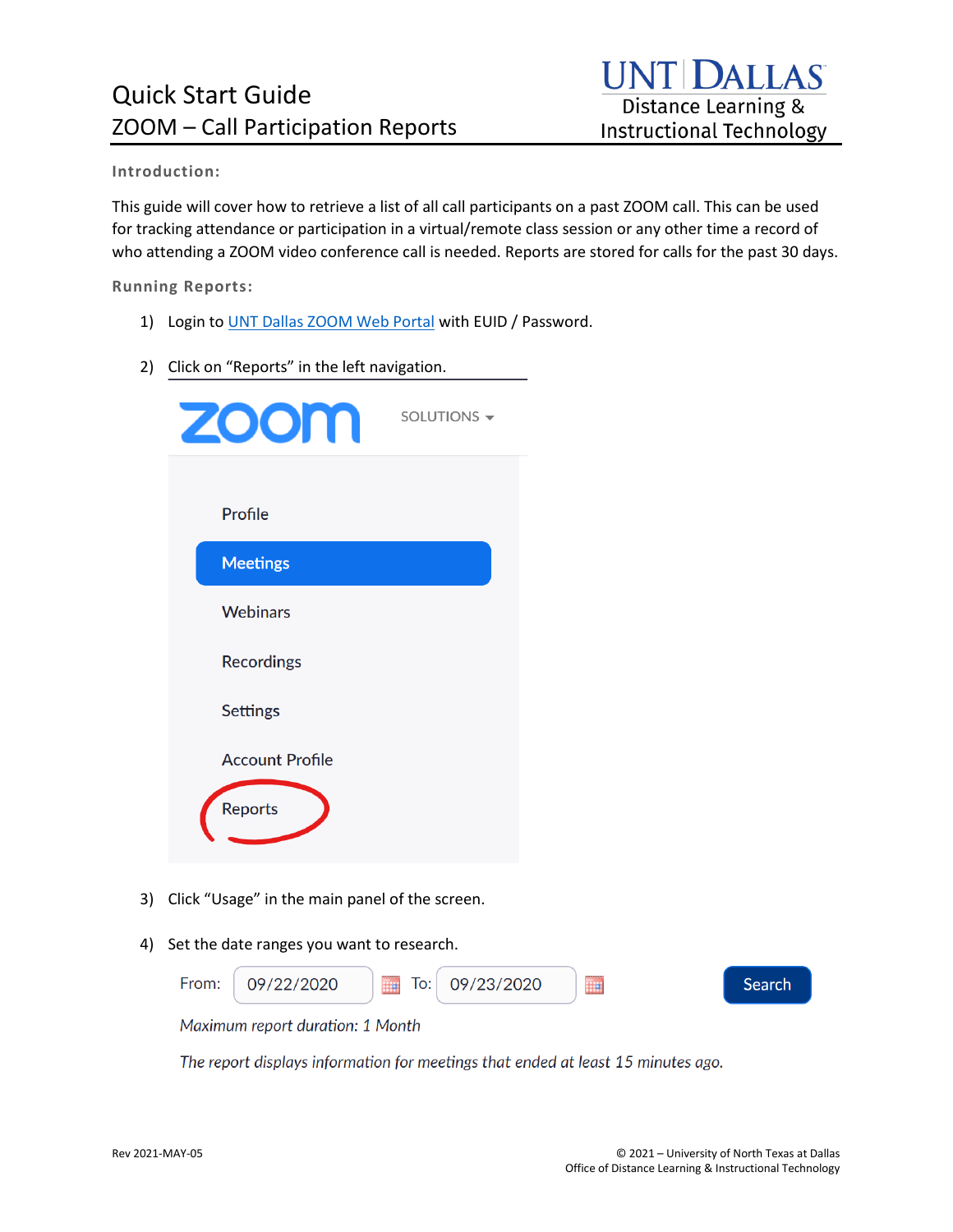- 5) Press "Search" button once date ranges are entered.
- 6) In the reports list, check at the bottom of the screen, check to see if a column titled "Participants" is visible.

| Topic            | Meeting ID | User Name  | <b>User Email</b> | Department                  | Start Time            | <b>End Time</b>                         | Duration<br>(Minutes) | Participants |
|------------------|------------|------------|-------------------|-----------------------------|-----------------------|-----------------------------------------|-----------------------|--------------|
| Virtual Open Lab |            | Eric Evans |                   | <b>Distance</b><br>Learning | 03:58:03<br><b>PM</b> | 09/22/2020 09/22/2020<br>04:56:59<br>PM | 59                    | $\Omega$     |
|                  |            |            |                   |                             |                       |                                         |                       |              |

If "Participants" column is visible, skip to step 9 on next page. If "Participants" column is NOT visible, proceed to next step.

#### 7) Click "Toggle Columns" button

| <b>Export as CSV File</b> |            |           |                   |            |                     |                                             |
|---------------------------|------------|-----------|-------------------|------------|---------------------|---------------------------------------------|
| Topic                     | Meeting ID | User Name | <b>User Email</b> | Department | Start Time End Time | <b>Duration</b><br>Participant<br>(Minutes) |

8) Turn on (check) the option for "Participants"